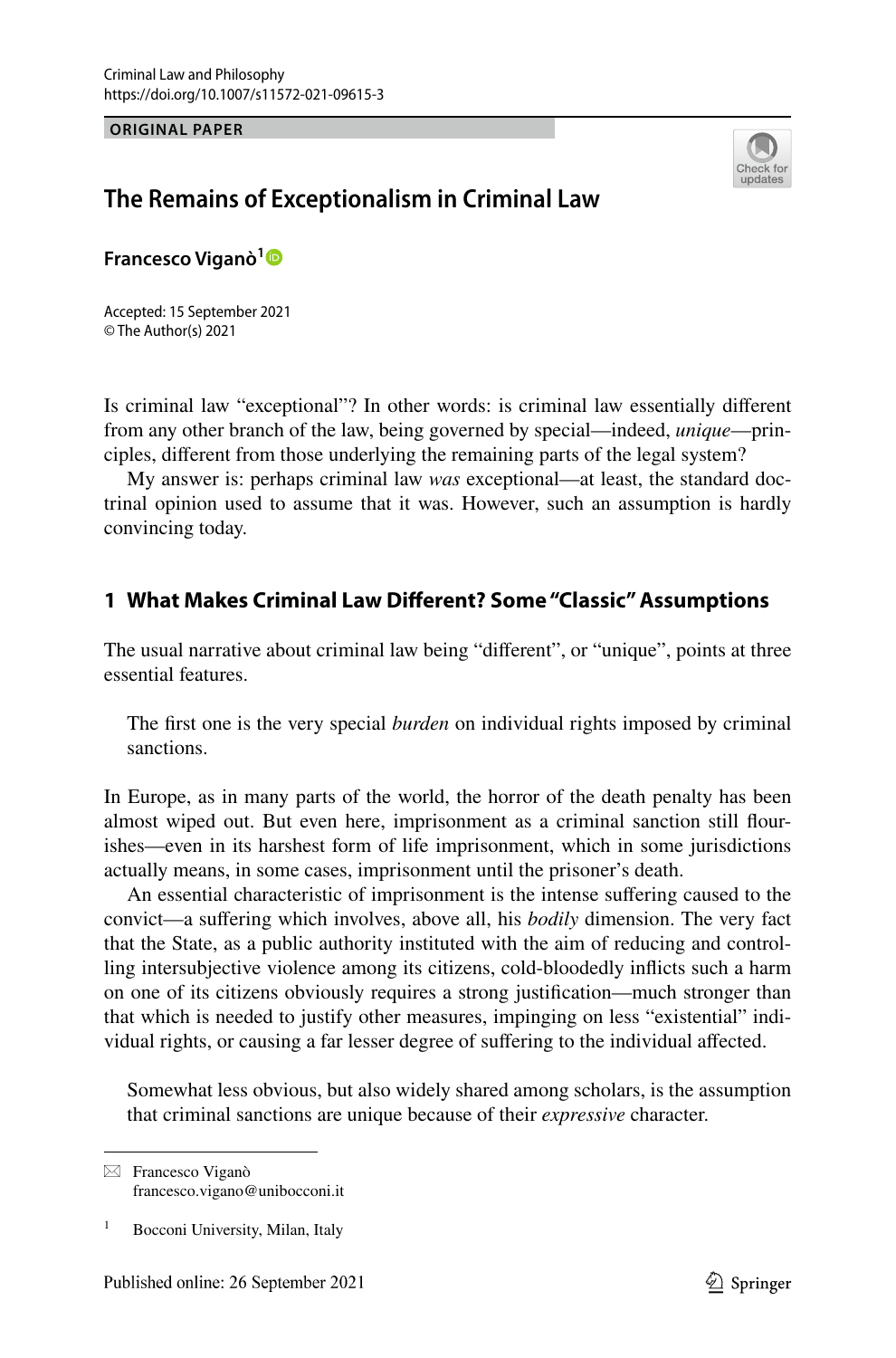Punishment is diferent from other penalties—so the argument goes—because it conveys a special *stigma*: i.e. a formal, solemn disapproval by the community as a whole of the conduct for which punishment is imposed. And this social disapproval is thought to profoundly afect the moral status of the person within the community. Which, in its turn, calls for a special justifcation.

The reasons for the social and/or moral condemnation implied in a criminal conviction—*already* in a criminal conviction as such, independently of the subsequent imposition of a punishment causing actual bodily sufering—are various.

A frst standard assumption is that the special stigma involved in punishment is primarily based upon the *special nature of the harm* caused by the offence. The precise identifcation of this harm varies, of course, depending on the general theory of criminal law embraced by each scholar. A commonly shared view in continental legal systems—in Italy and Germany, for example—is that criminalisation is legitimate (a) insofar as it targets courses of conduct that are actually or potentially harmful to legally protected interests (*Rechtsgüter*, *beni giuridici*), which exist prior to, and independently from, criminalisation itself, and are not identical with mere moral values, taboos, feelings or vague requirements of fairness in intersubjective relations,<sup>[1](#page-1-0)</sup> which might be the legitimate target of non-criminal sanctions. Moreover (b), criminalisation is legitimate only insofar it proves necessary to protect these interests, other less intrusive sanctions being demonstrably insufficient to this aim (*ultima-ratio*, or "subsidiarity" principle).<sup>[2](#page-1-1)</sup> Other scholars, particularly in the Anglo-Saxon world, stress instead the importance of the *core values* protected by criminal law and criminalisation choices, by insisting on their belonging among those that are indispensable to cement the peaceful coexistence of the society: the underlying idea is, here, that the commission of an act denying those values necessarily calls for a counter-message solemnly signalling the (public) wrongfulness of that act, and at the same time reaffirming the value at stake. $3$ 

On the other hand, even those who—like the majority of continental scholars see the essential aim of criminal law as the protection of "social interests" in their objective dimension, agree that criminal punishment also requires a *subjective* element underlying the ofender's behaviour: that is, his *mens rea* (intention or knowledge, sometimes recklessness or at least some form of negligence) *plus* the absence of abnormal situations that might have afected his capacity to understand the signifcance of his behaviour, and/or to act in compliance with the law. None of these requirements is a precondition for the imposition of *other* forms of sanction, where *personal blame* (in the specifc sense of subjective fault) is not a necessary requirement, and the objective harmfulness of the behaviour—i.e., the actual causation of

<span id="page-1-0"></span><sup>1</sup> For a recent and comprehensive explanation of the *Rechtsgüterschutz*-doctrine in Germany, which is today hugely infuential in numerous other jurisdictions, see Klaus Roxin and Luís Greco, Strafrecht Allgemeiner Teil (München: C.H. Beck, 5th edn. 2020), pp. 26–62.

<span id="page-1-1"></span><sup>2</sup> Roxin and Greco, n. 1 above, pp. 86–90.

<span id="page-1-2"></span> $3$  See, for example, Antony Duff, "Criminal Law and the Constitution of the Civil Order", University of Toronto Law Journal 70(1) (2020): 4, pp. 13–16.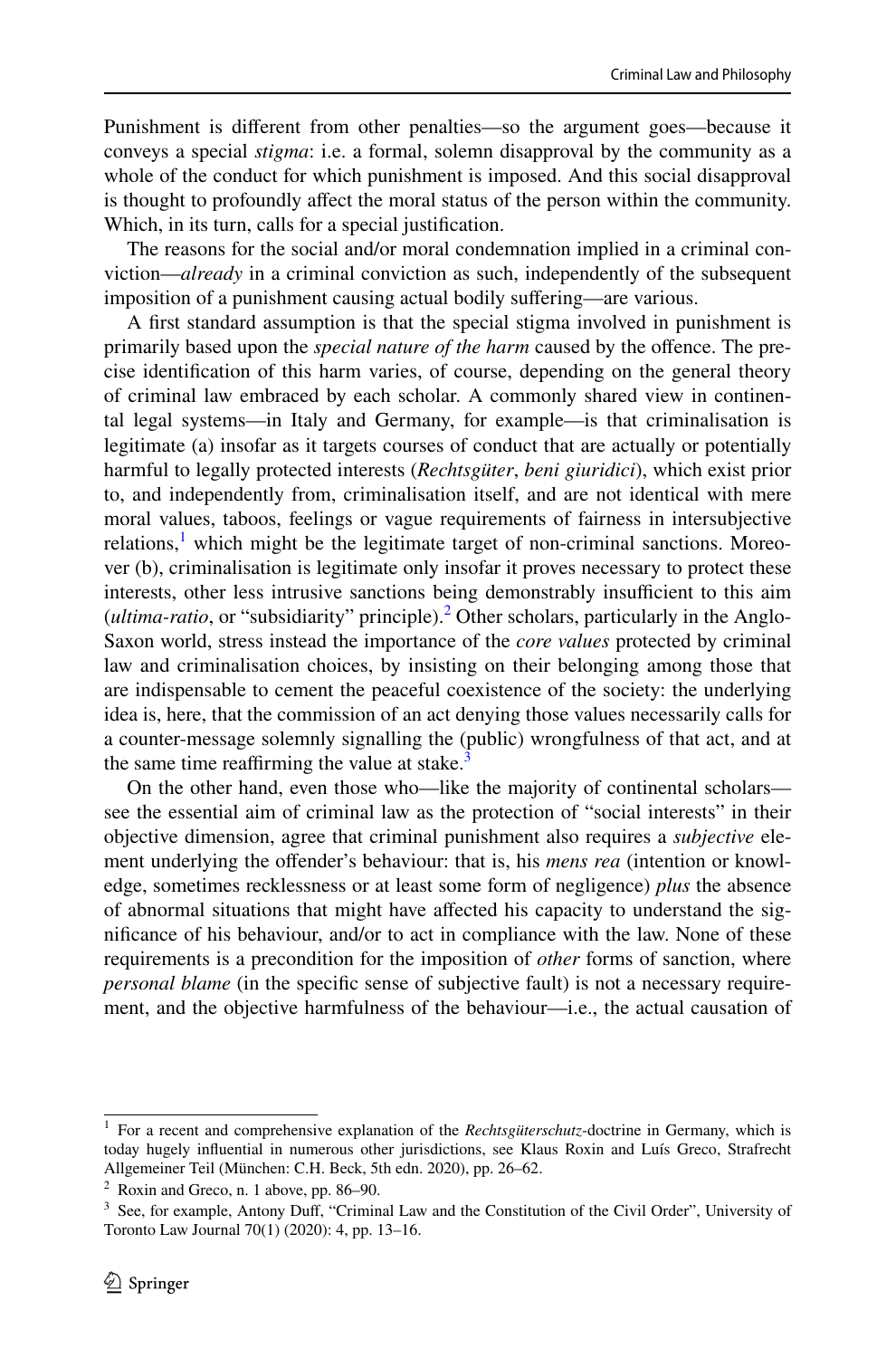a state of afairs that is inconsistent with that envisaged by the law—may well be a sufficient basis for their imposition.

But there is more. The public stigma associated with a criminal conviction is typically conveyed through a legal proceeding—the public trial—which is highly *ritualised*. Indeed, the trial is conceived as a public event designed to heal the wound inflicted by the criminal offence on the public and the individual victim. This ritual—which has much in common with a religious celebration, albeit conducted "in the name of the people" instead of God's—has a nearly hieratical connotation that is unknown to other forms of proceeding leading to the imposition of non-criminal sanctions, which are usually conducted in a much more informal way, often without a hearing at all (at least when it comes to mere administrative sanctions).

Both those previous features—exceptional burdensomeness and stigma—are, unsurprisingly, thought to require a *special constitutional status*, in order to set strict limits to the State's punitive powers. Such limits historically drew their *raison d'être* from the awareness that the most blatant abuse of power by governments against their opponents often takes place not by secret assassinations, but through formal criminal trials, by which Leviathans of all sorts seek to publicly legitimise what would otherwise appear as sheer use of violence.

These limits include, frst and foremost, a stricter principle of legality than that governing any other public power potentially impinging on individual rights. The *nullum crimen, nulla poena sine lege* principle is read here as an absolute ban on retroactive provisions, which are usually allowed—at least to a certain extent and under certain conditions—in other areas of law. Moreover, the principle of legality in criminal matters is interpreted everywhere as requiring a high degree of precision in the defnition of the courses of conduct that are subject to punishment, in order to curtail the discretion exercised by juries and courts, enhance the role of democratically legitimised parliaments, and grant individual foreseeability to the addressees of the criminal law as to the possible consequences of their acts.<sup>4</sup> And finally, most legal systems construe in a restrictive way the concept of "law" (*lex*) to which "*nullum crimen*" refers, by limiting its scope to the *lex parlamentaria*, or at least to statutes with the same hierarchical status as primary law.

Another set of constitutional limits contained in every charter of rights—starting at least from the English Bill of Rights of 1689—concerns the *ban on certain kinds of punishment*: "cruel and unusual" punishments in the older charters; "excessive fnes" and/or the confscation of the totality of assets of the convict and his family; and, in more recent times, the death penalty or even "disproportionate" punishments.<sup>5</sup> Some national Constitutions (such as the Italian or the Spanish) set forth, moreover, a positive indication to legislators, judicial actors and prison authorities,

<span id="page-2-0"></span><sup>4</sup> Among others, Alice Ristroph, "An Intellectual History of Mass Incarceration", Boston College Law Review 60(7) (2019): 1949, p. 1954.

<span id="page-2-1"></span><sup>5</sup> Article 49 (3) of the European Charter.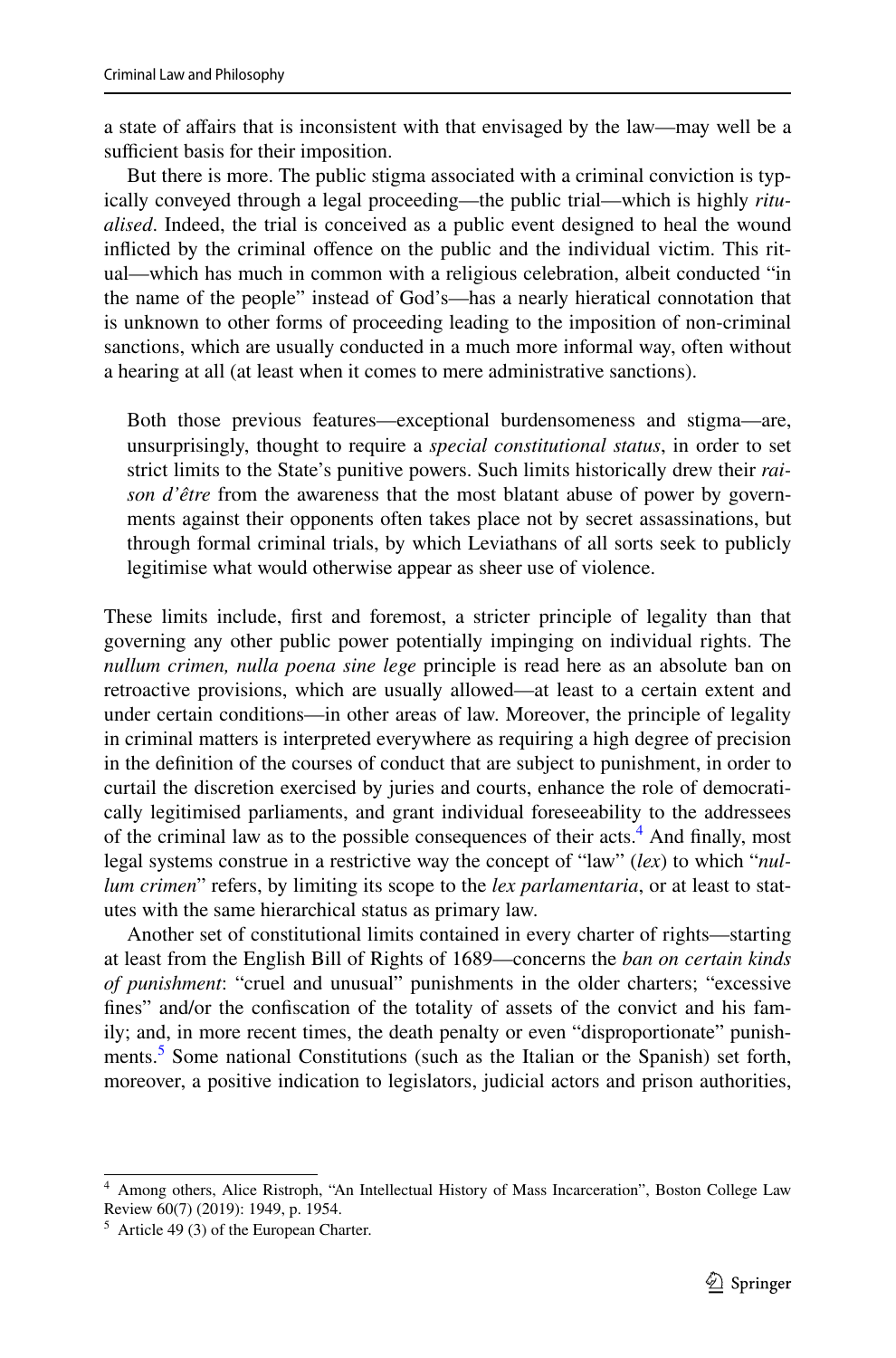according to which punishments should pursue—alongside other legitimate goals the *rehabilitation* of convicts.

Last but not least, every constitution—starting from the most ancient ones includes a number of key *procedural* provisions, when it comes to criminal law. Such provisions already apply to the very beginning of the investigations potentially leading to charge, conviction and sentence: to the police powers of search and seizure, and nowadays to intercept communications, which are generally permitted only under judicial supervision. Furthermore, the powers to arrest and hold a person in custody are subject to *habeas corpus* controls by judicial authorities; and a whole set of "fair trial rights" assist the defendant, in order to grant her a full and efective chance to defend herself and minimise the risk of wrongful conviction.

On the other hand, at least in *one* respect the special constitutional status of criminal law has long been strikingly *less efective* than constitutional constraints have been in other branches of the law. The choices about *criminalisation* themselves, as well as the choices of the *punishments* for criminalised behaviour, have usually been substantially immune to any serious judicial review, even among courts that do exercise, in general, a pervasive judicial review of the constitutionality of legislation in other branches of law. The underlying idea was that choices about what behaviour to criminalise, as well as about how (and how much) to punish it, are essentially *political* choices, which have to be respected by courts.

## **2 Questioning the Classical Assumptions**

None of these three features that are supposed to give criminal law its "exceptional" character—burden, stigma and special constitutional status—stands up to a closer analysis based not on some ideal picture of the criminal law as it *should be*, but on what criminal law really *is*, or at least has now become.

Admittedly, it cannot be disputed that criminal sanctions still retain the highest potential to impinge on the most intimate sphere of basic human rights, such as life, body, personal liberty; and that their consequences can indeed be dramatic for the individual concerned. But at least two considerations undermine the very foundations of the idea that criminal law is "exceptional".

On the one hand, not *all* criminal sanctions produce such a dramatic impact.<sup>[6](#page-3-0)</sup> Indeed, a signifcant proportion of the sentences that are actually imposed in many legal systems do not even imply deprivation of personal liberty. Just to give two European examples: in Germany, an overwhelming number of sentences consist of fnes; in Italy, where fnes are also often applied but—oddly enough—not enforced, sentences of up to four years imprisonment imposed to non-recidivists are regularly suspended, or—in more serious cases—replaced with other less intrusive measures,

<span id="page-3-0"></span><sup>6</sup> Christoph Burchard, Die Konstitutionalisierung der gegenseitigen Anerkennung (Frankfurt: Vittorio Klostermann, 2019), p. 42.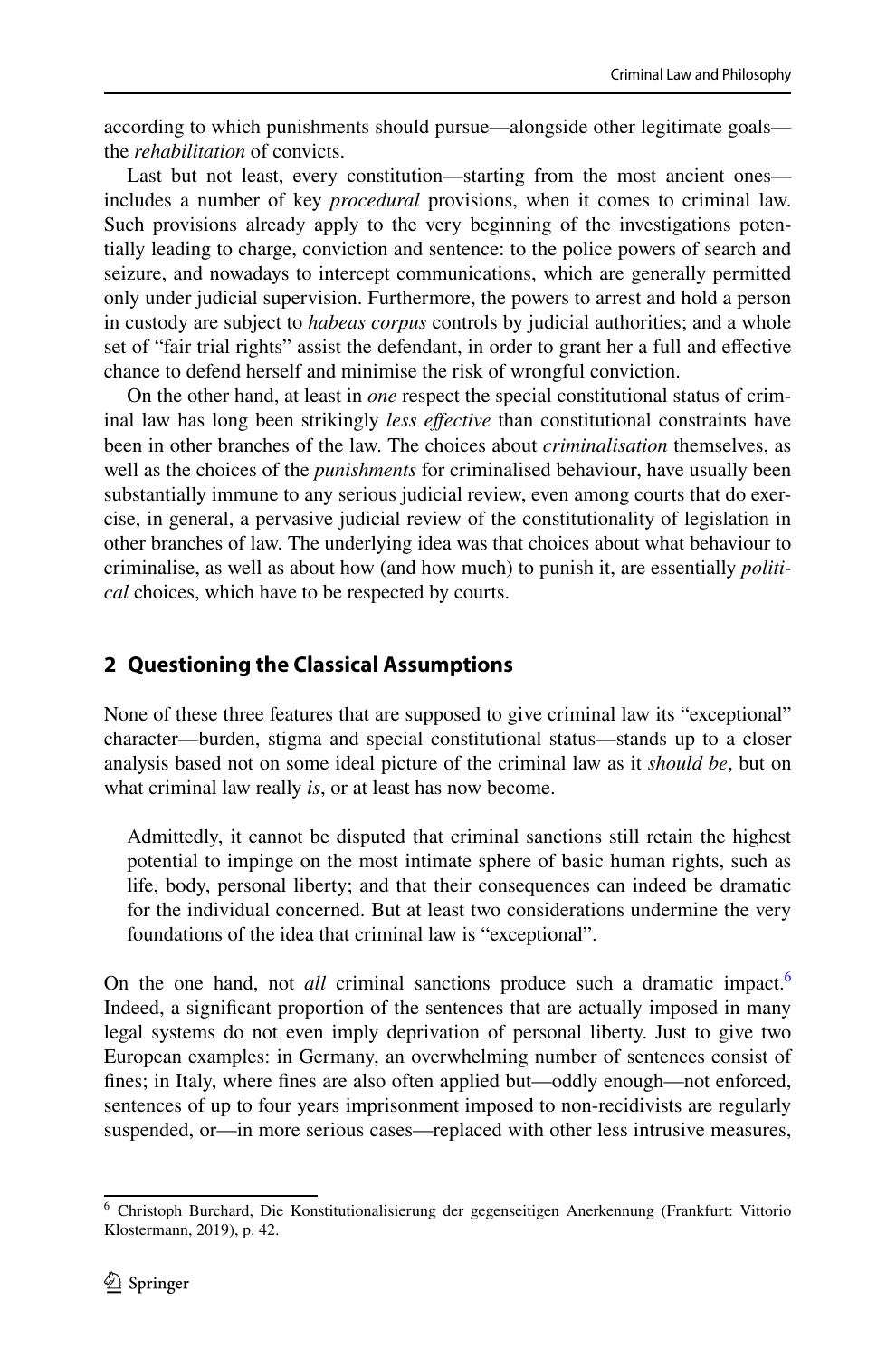such as control orders or (less commonly) community service. Criminal fnes and administrative fnes, of course, difer in that the former can be converted into sanctions afecting personal liberty, including imprisonment; but this possibility—purely theoretical in Italy —is everywhere rarely actualised, so that the impact of fnes on the individual afected is hardly distinguishable from that of other pecuniary sanctions, including civil damages.

On the other hand, and even more remarkably, the impact of *non-criminal penalties* on individual fundamental rights has been growing everywhere in the world throughout the last decades. Think of the impact of certain forms of administrative or civil forfeitures, which can potentially deprive the individual of the totality of her assets, if a court—applying a civil standard of proof—considers those assets as instrumental to, or derived from, the commission of ofences not previously proven in a criminal trial. Or consider the number of restrictions of personal liberty implied in a civil injunction imposed by an English court—but similar examples can be found in many other legal systems—aimed at preventing future criminal behaviour by the individual concerned. Not to mention the non-criminal measures that totally deprive the person of his personal liberty, such as the administrative detention of aliens pending deportation, or the forms of preventive detention of dangerous persons, with or without a previous conviction.

All these measures are likely to cause—much like many 'nuclear' criminal sanctions—intense suffering to the persons affected. Moreover, many—if not all—of these measures share "punitive" purposes with the proper criminal sanctions, such as deterrence, incapacitation, and possibly retribution, in as far as they also infict sufering in response to wrongful behaviour, often requiring as well that such behaviour be committed with some mental element.

As to the *communicative* function of criminal law, the special stigma traditionally associated with criminal conviction is currently being weakened by several factors.

To begin with, the reality of criminal law systems is very distant from the ideal picture of a "nuclear" criminal law, solely concerned with serious ofences afecting fundamental individual rights and the essential conditions of the "king's peace". Not only have mere regulatory ofences and petty misdemeanours played a great role in criminal systems in every time and place,<sup>[7](#page-4-0)</sup> a fact that is often overlooked by the standard scholarly opinions; recent legislative trends also tend to intensively expand the criminalisation of mere preparatory acts, well beyond the traditional realm of inchoate offences, with a view to preventing the actual occurrence of harm, especially when facing the threats posed by organised crime and terrorism. These trends deeply undermine the very concept of criminal law as a public and solemn *response* to the causation of harm, and load it instead with typical policing tasks, while enhancing the purely coercive character of sanctions (and pre-trial custody!)

<span id="page-4-0"></span> $<sup>7</sup>$  Ristroph, n. 4 above, p. 1965.</sup>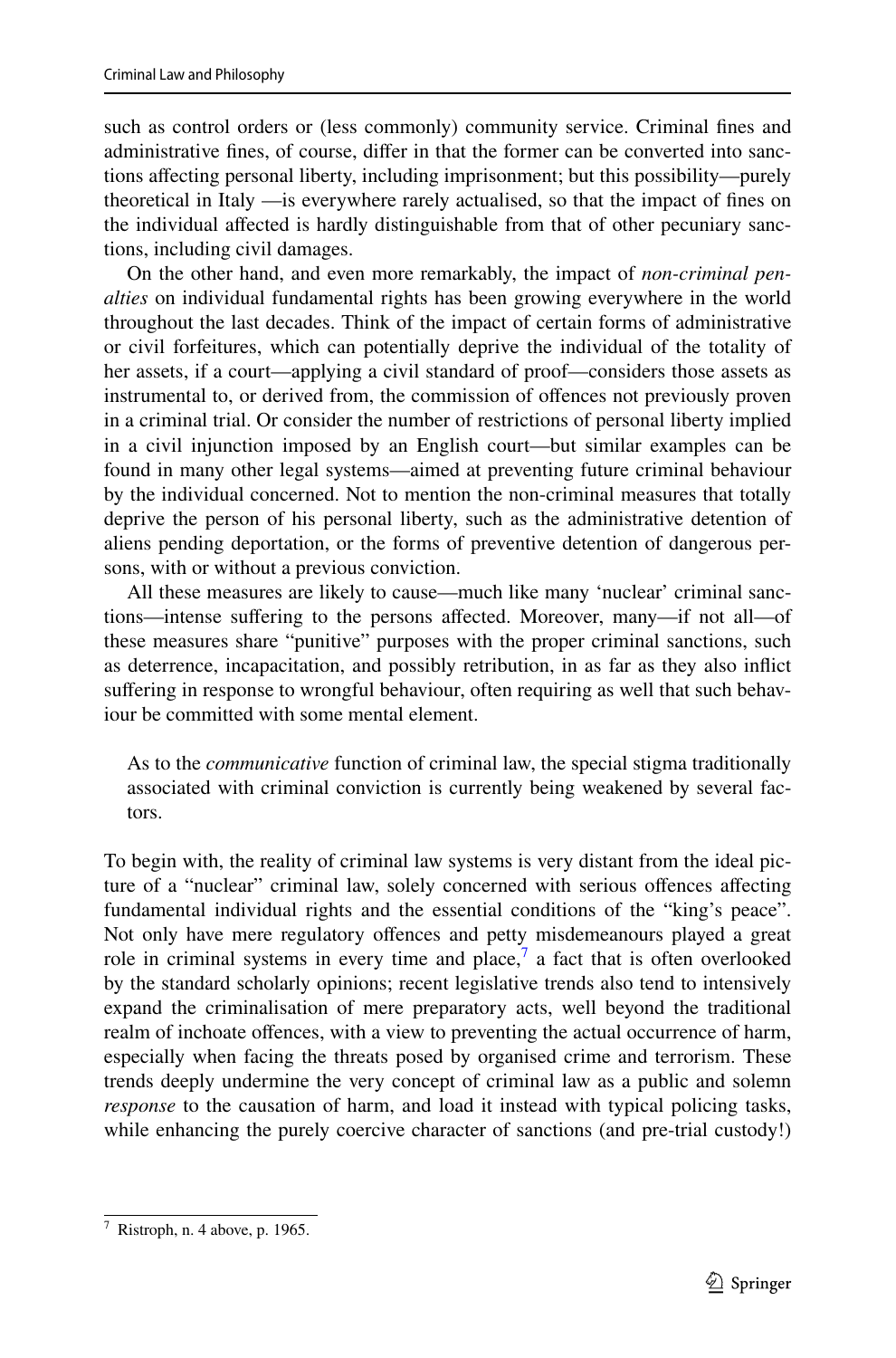as *preventative* tools, at the expense of its traditional backwards-looking character as a reaction to what has *already* happened in the past.

Even more signifcantly, the idea of stigma—and the underlying assumption of a reinforcement of collective values, realised through the public criminal conviction of the person having undermined them—becomes signifcantly diluted, as soon as one considers the overwhelming number of sentences which, in nearly every legal system, are not imposed as the outcome of a public trial, but are instead *negotiated* between prosecution and defence counsel, or pronounced at the end of a simplifed proceeding held *in camera*, behind closed doors. The conviction fails, here, to convey any message to the public, simply because the public knows nothing, or very little, about it.

Finally, something also appears to be changing in recent years in respect of the alleged *constitutional* "exceptionalism" of criminal law. The main trend is, here, towards a "normalisation" of the relation between criminal law and constitutions<sup>[8](#page-5-0)</sup> (or human rights instruments).

To start with, there is a tendency among the highest courts throughout the world whether national or international—to extend the "criminal law" guarantees and principles set forth in constitutions and charters to those administrative and civil measures that share the same "punitive" character as the sanctions *formally* labelled as criminal. Such developments show a growing international consensus on the idea that, apart from stigma, what characterises a "punitive" sanction is both its character as a reaction to some past blameworthy infringement of the law, and—crucially the degree of its *impact on the fundamental rights* of the individual concerned, whose legitimacy must be carefully scrutinised by the courts, irrespective of the formal classifcation of the sanction by the legislator.

On the other side of the coin, another interesting trend is gradually emerging in some constitutional courts' case law. Legislative discretion in choices about criminalisation and punishments is more and more questioned, especially in respect of criminal provisions that interfere with the scope of protection of fundamental rights and liberties. This is what has happened, for example, in the recent decisions by the German and Italian Constitutional Courts that declared unconstitutional the existing criminal provisions about assisted suicide.<sup>[9](#page-5-1)</sup> In other cases not involving fundamental liberties, the Italian Constitutional court has annulled sentencing frameworks provided for some offences—not less important, in practice, than drug trafficking $10$  because of their disproportionate harshness in relation to the seriousness of the

<span id="page-5-0"></span><sup>8</sup> Christoph Burchard, "Strafverfassungsrecht—Vorüberlegungen zu einem Schlüsselbegrif", in Klaus Tiedemann, Ulrich Sieber, Helmut Satzger, Christoph Burchard, Dominik Brodowski (eds.), Die Verfassung moderner Strafrechtspfege (Baden-Baden: Nomos Verlag, 2016), 1, p. 37.

<span id="page-5-1"></span><sup>9</sup> German Constitutional Court, Judgment 2 BvR 2347/15; Italian Constitutional Court, Judgment 242/2019.

<span id="page-5-2"></span> $10$  Italian Constitutional Court, Judgment 40/2019. In the same vein, see also Judgments 236/2016 and 222/2018.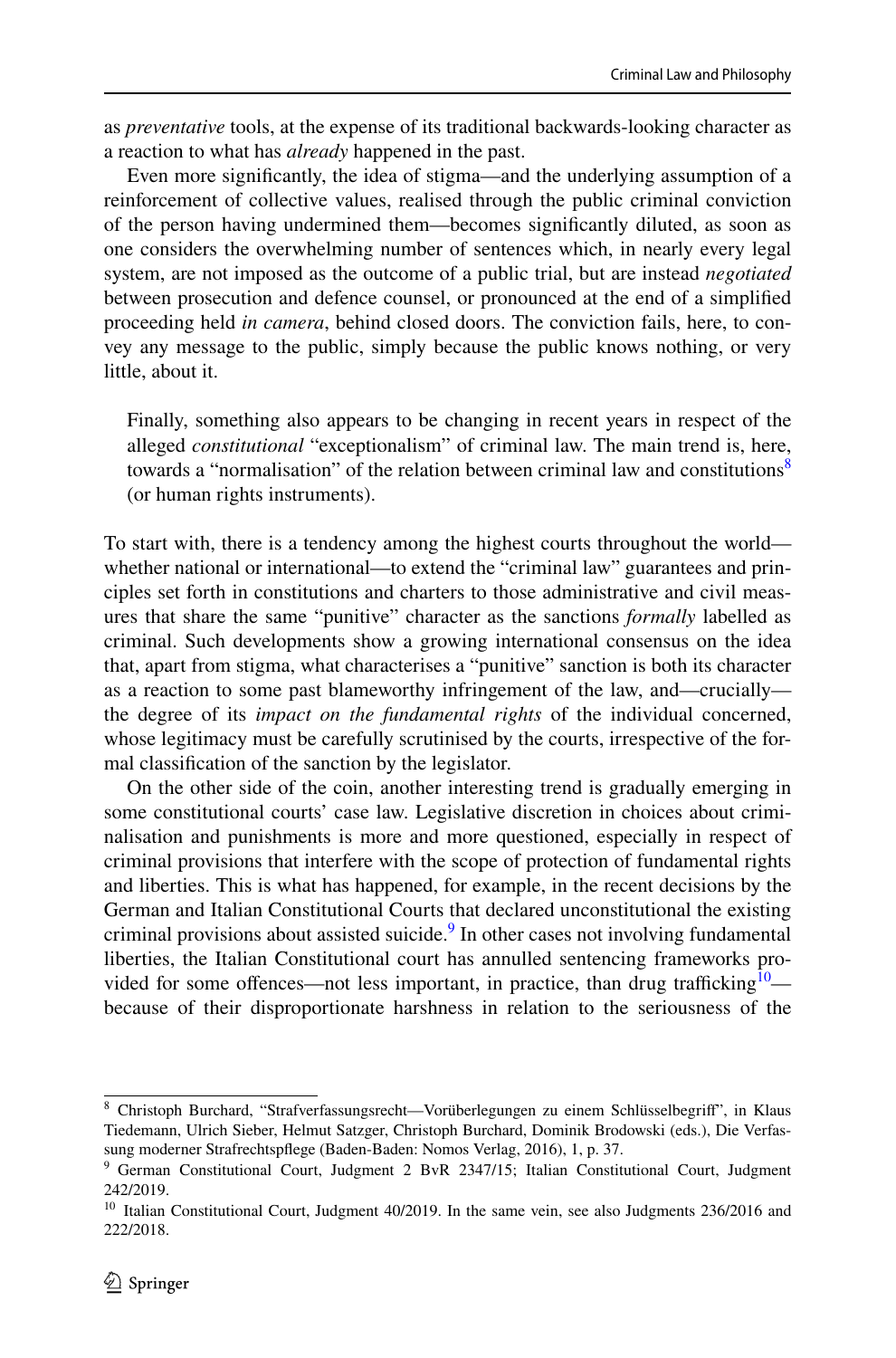ofence, thereby disregarding the traditional deference reserved to legislative discretion in choices about how, and how much, to punish.

### **3 Some (Tentative) Conclusions**

In the light of all this, the standard assumption that criminal law is "exceptional" seems hardly tenable today. $\frac{11}{11}$  $\frac{11}{11}$  $\frac{11}{11}$ 

As I mentioned before, this is not to say that criminal sanctions have become much milder than they were in the past, $\frac{12}{2}$  nor that they are identical with any other sanction within the legal order. Imprisonment and even—regrettably—capital punishment still have a formidable impact on millions of people's lives throughout the world. The *ius puniendi* continues to work as a *ius terribile*, albeit not in the extreme form that it used to take in the past.

Yet, the traditional dividing line between criminal and non-criminal sanctions is becoming more and more blurred.[13](#page-6-2) From a *normative* and *institutional* point of view, it is certainly still possible to clearly diferentiate the two categories—the former being exclusively applied by criminal law actors (public prosecutors and criminal courts), the latter by other agencies. But from a *material* point of view, many criminal sanctions provided for regulatory ofences are hardly distinguishable from their administrative or civil sanctions, whereas these latter have often acquired a "punitive" character, and dramatically impinge on fundamental rights, profoundly afecting the quality of life of the persons involved.

Faced with this reality, criminal scholars often advocate a return to the good old days of a "nuclear"—and "exceptional"—criminal law. And, as to the new reality of extremely harsh non-criminal sanctions, they either tend to ignore them, or simply brand them as illegitimate, in as far as those sanctions severely afect fundamental rights outside the sole constitutional framework—the criminal procedure—that could allow, in their opinion, such an efect to take place.

Frankly, I am not sure that this is a sensible response.

To begin with, the good old days of a "pure", "nuclear" criminal law probably never existed: criminal legislation and its administration have always been full of petty offences at the disposal of police forces, enabling them to exercise control over marginalised sectors of the population.<sup>[14](#page-6-3)</sup>

What is (relatively) new is, admittedly, the emergence of a new generation of non-criminal sanctions and measures that severely impinge on basic fundamental rights, which defnitely deserve much more attention by legal scholars. There is in fact a great risk associated with the current shift from traditional criminal law

<span id="page-6-0"></span> $11$  I therefore fully agree, in this respect, with Burchard, n. 6 above, p. 42.

<span id="page-6-1"></span><sup>&</sup>lt;sup>12</sup> As Urs Kindhäuser seems to imply in his much-discussed paper "Straf-Recht und ultima-ratio-Prinzip", Zeitschrift für die gesamte Strafrechtswissenschaft, 129(2) (2017): 382.

<span id="page-6-2"></span><sup>&</sup>lt;sup>13</sup> See, for example, Issachar Rosen-Zvi and Talia Fisher, "Overcoming procedural boundaries", Virginia Law Review 94(1) (2008): 79, p. 82.

<span id="page-6-3"></span> $14$  Ristroph, n. 4 above, p. 1960.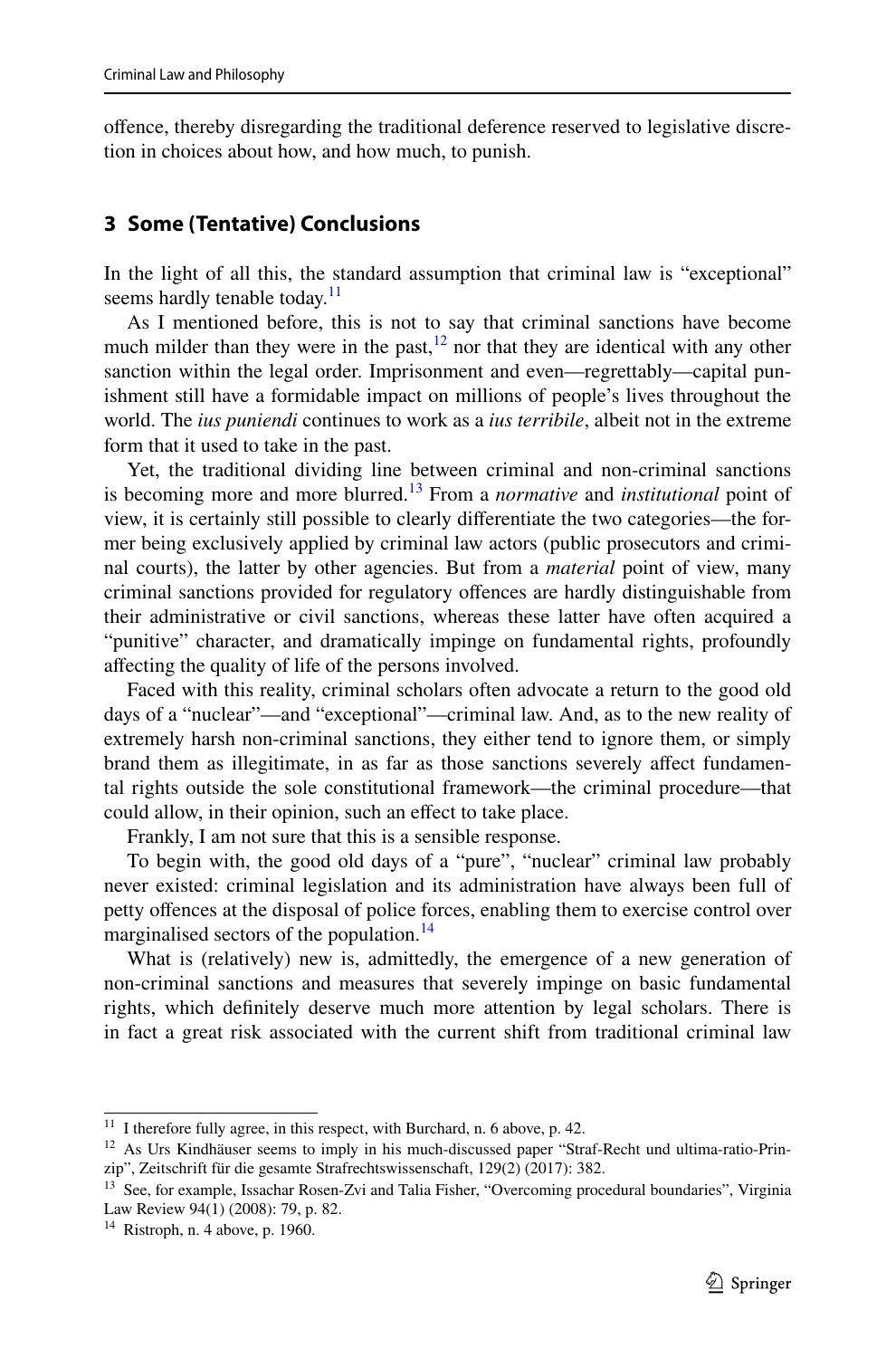punishments to non-criminal sanctions, since the latter provide State agencies with a massive coercive potential, without the constitutional and human rights constraints that are applicable to criminal law and criminal process<sup>15</sup>—which is precisely the reason why they have become so popular among so many legislators throughout the world.

Criminal law scholars—as well as supreme and constitutional courts—should probably become more aware of this reality. Whether we like it or not, criminal policy is more and more carried out by law enforcement agencies through a variety of tools, among which criminal law is just *one* of the pieces of a more complex puzzle. Criminal policy today involves numerous other administrative or "civil" measures like those mentioned above (asset forfeiture, civil injunctions): some share a punitive character, others are purely preventive; all aim at the same goal—reducing the occurrence of criminal behaviour within the society; all afect, to a greater or lesser extent, the fundamental rights of the individuals involved.

The proper response to this reality, for those who care about fundamental rights, should arguably be a renewed effort to ensure and strengthen effective protection of those rights in relation to *all* measures impinging on them—be they criminal or non-criminal. As for criminal measures *stricto* sensu, a deeper judicial review is probably needed, through a wider application of the general principles—such as proportionality—setting limits to State's interventions, without holding back from exercising this control out of a sense of respect for the "political" nature of the choices underlying criminalisation and punishment, as courts used to do until quite recently. On the other hand, constitutional criminal law guarantees should be further extended to non-criminal measures having a "punitive" character, particularly where their impact on fundamental rights is comparable to that produced by criminal punishments.

Probably, the golden rule should be this: the more important the right impinged upon by a measure, and the more serious the restriction of the right caused by it, the higher should be the constitutional threshold that must be met in order to justify the measure, regardless of its formal nature.

After all, the efective protection of fundamental rights cannot, and should not, depend on labels.

#### **4 Discussion**

A number of contributions in this special issue, among them those of Matravers and myself, have cast doubts on the alleged 'exceptionality' of criminal law by pointing out that some of the features that are usually mentioned to support this characterisation are common to other branches of law as well.

This is especially evident with regard to the *burdens* instinctively associated with criminal law: while it is undeniable that criminal punishments typically afect

<span id="page-7-0"></span><sup>15</sup> Rosen-Zvi and Fisher, n. 13 above, p. 83.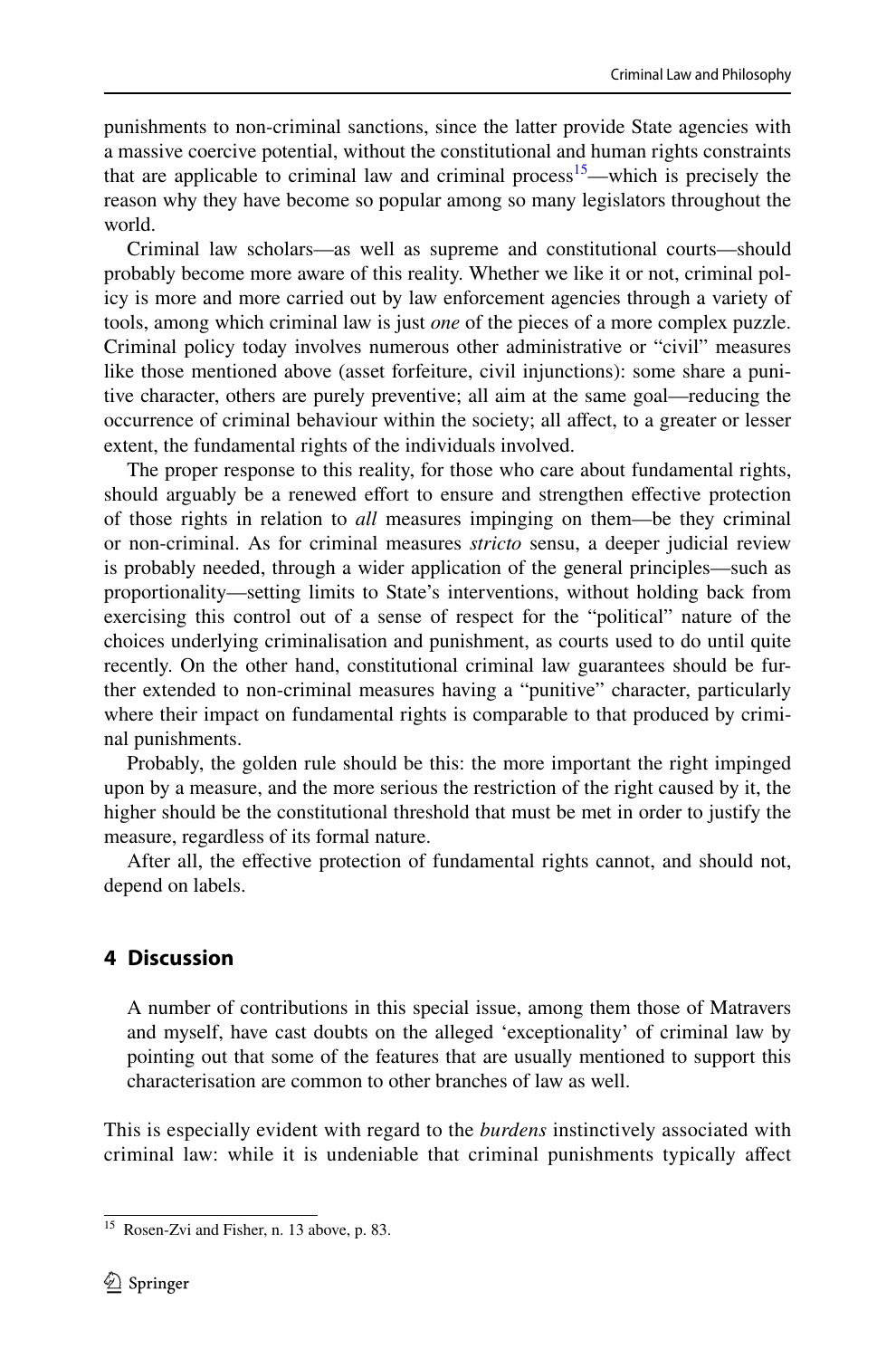personal liberty (or even life, where the death penalty is still in force), it appears that administrative, family, immigration law—to mention but a few examples can also have a powerful, indeed disruptive, impact on the individual's fundamental rights. As I mentioned in this paper, such an impact has probably grown over the last decades, namely because of a legislative tendency, which can be observed in many continental and Anglo-Saxon systems, to introduce civil or administrative measures designed to tackle criminality, such as civil forfeiures or administrative sanctions for serious market abuse, so as to avoid the constitutional constraints that characterise criminal sanctions.

Remarkably, many of these measures trigger *police powers* that are just as coercive as those triggered by criminal law. Think about deportations of immigrants, child-care proceedings, forced hospitalisation of mentally ill patients, eviction of tenants, civil forfeitures, and the like. Therefore, Willenman's point that criminal law is closely linked to coercive police actions is per se correct but does not identify, in my eyes, a *distinctive* feature of criminal law.

Some of the papers in this special issue have argued, moreover, that the very idea of 'exceptionalism' often works as a *legitimising factor*: either for criminal law as a whole—'exceptionalism can make a world without criminal law unthinkable', according to Ristroph; or at least for the *expansion* of criminal law pursued by current populist agendas, as argued by Burchard, the latter efect being based on the claim that when some key values are at stake, the recourse to criminal law is seen as *of course* justifed, since 'nothing else will do' to protect those values.

According to both Ristroph and Burchard, the narrative of a public censure implicit in punishment—one of the 'exceptional' features that, beyond burdens, allegedly characterise criminal law—often seems to offer a plain and self-sufficient explanation of why criminal law is needed, say, to protect the 'sanctity of life' (with respect to abortion or end-of-life matters, according to some pro-life political agendas) or 'human dignity' (with respect to a variety of issues, ranging from motherhood surrogacy to prostitution, hate speech, denial of genocide, etc.). The trump card that 'super-values' are at stake seems to curtail any need for further discussion about the proportionality of the choice of criminalisation, and for a more detailed analysis of benefts and costs of that choice, for both the community and the individual(s) concerned.

I confess that I am not sure whether a community can really survive without criminal law. I tend to think that some form of physical coercion, as well as the threat of physical coercion that is implied in criminal provisions and appeals to individual responsibility (a hallmark of criminal law as distinct from other modes of enforcement, according to Duff and Marshall's 'classical' model), are indeed indispensable means to contain intersubjective violence and protect the more vulnerable members of society, without prejudice to the possibility of putting in place, wherever possible, new (and less harsh) strategies to cope with interpersonal conficts, such as restorative justice.

However, I fully agree with Burchard's view of exceptionalism as a driving factor in the expansion of criminal law, well beyond the limits of what can reasonably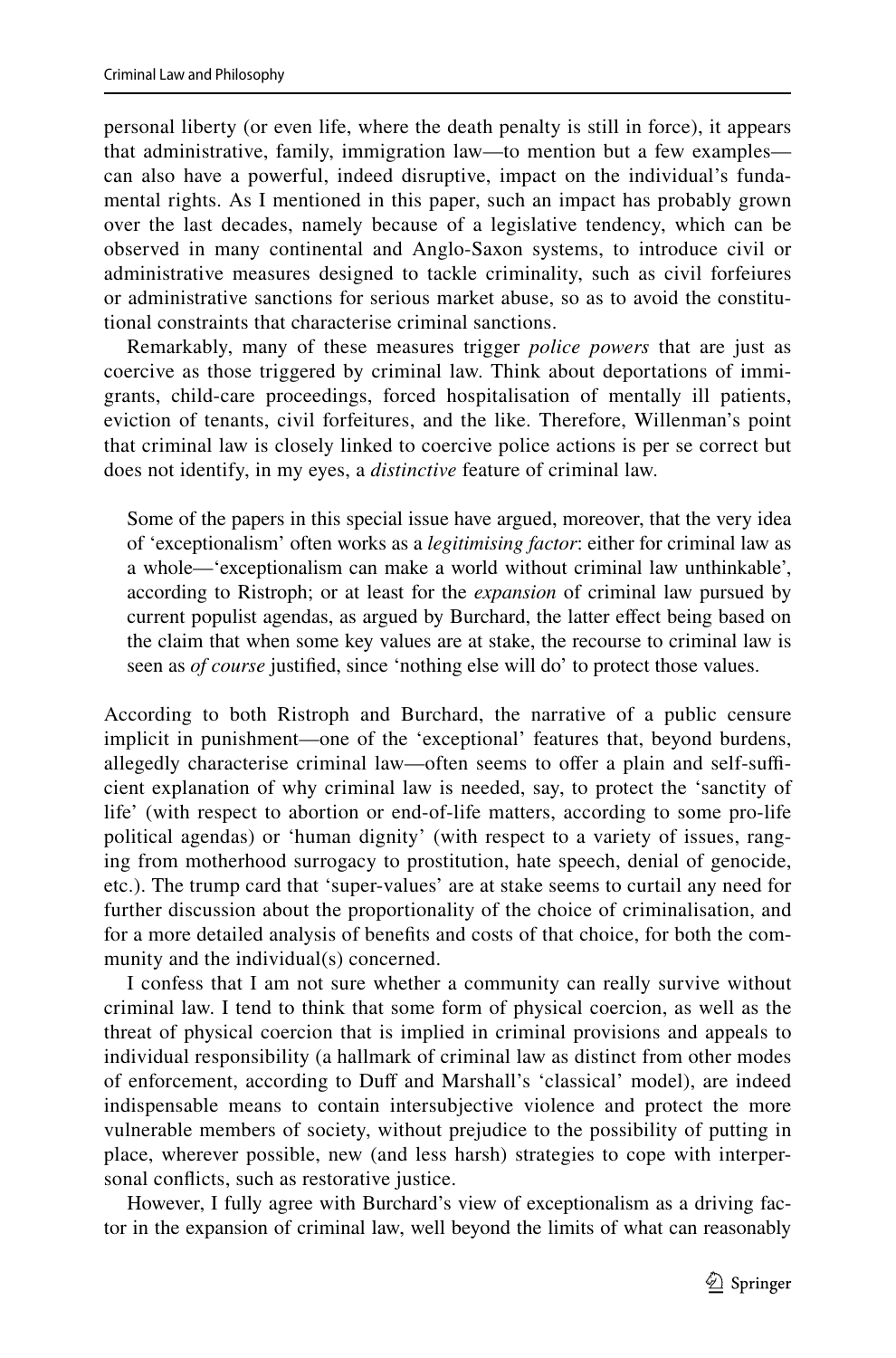be considered necessary and proportionate to those aims. I would just add a brief remark on this point, from my particular perspective as a current member of a constitutional court.

One of the alleged exceptional—or, if you wish, 'distinctive'—features of criminal law I have identifed in my paper is its *special constitutional status*, i.e. the existence, in every constitution or charter of rights, of a set of guarantees specifcally tailored to criminal law, criminal process and criminal punishment.

At the same time—and this is something which is often overlooked by scholars—the usual judicial practice of reviewing legislation tends to be highly deferential towards legislative choices in criminal matters. This is arguably due to a sense of respect for the sovereignty of parliament in making the crucial assessments as to what behaviour *deserves* to be treated as a crime, and consequently as to whether a member of the community, after being held responsible for that behaviour, *deserves* to be solemnly censured, and subjected to the deprivation of his or her most fundamental rights. The current understanding of the legality principle is that it is a task for the community, through its democratically elected representatives, to identify criminal behaviour, and to provide the appropriate punishments for the perpetrator. Accordingly, courts should not be allowed to second-guess those choices.

As a result, the supposed exceptionality of criminal law—in this case, its *constitutional* exceptionality—fows into shielding criminal legislation from the same level of scrutiny as is carried out by courts which are charged—as in the US, Canada and in most European countries—with the task of judicial review of legislation. Even if it is not a positive factor in the expansion of criminal law, this constitutional exceptionalism reveals itself as a largely useless tool to set any kind of judicially enforceable constraints on populist agendas.

I cannot but agree with Burchard, then, on his fnal proposal to *de-exceptionalise* criminal law, as a means of *de-escalating* it.

 This is abundantly clear also from my particular point of view. What really matters, from a constitutional perspective, is how a given measure infringes upon a person's fundamental rights. Criminal provisions usually (albeit not always) have an enormous impact on their addressees' fundamental rights. For *this* reason—and not simply *qua* criminal provisions—they should undergo a particularly strict scrutiny, as regards their constitutional legitimacy (at a national level) and as regards their compatibility with human rights standards (at an international level), just like any other measure having a similar impact, whatever their formal nature might be.

Therefore, one of the features of the (constitutional) principle of legality in criminal matters according to its continental understanding—the idea of a prerogative for the community to determine what behaviour deserves a criminal sanction—should no longer be invoked by the courts as a pretext for not thoroughly reviewing the sustainability of legislative decisions in these matters, since every criminalisation choice has an impact on fundamental rights. And fundamental rights should be protected even *against* the will of the community.